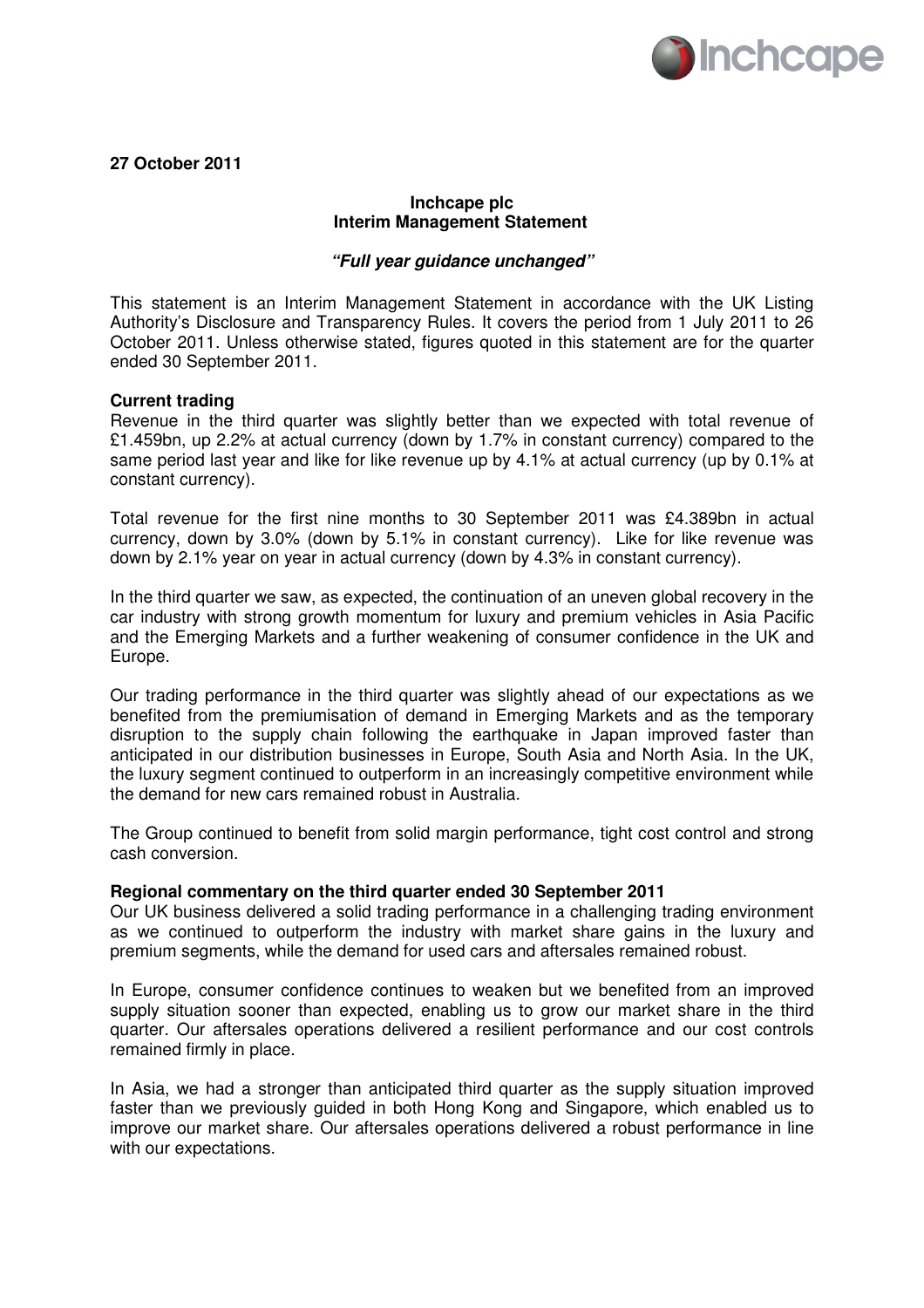

In Australasia, our third quarter performance was in line with our expectations as we partially mitigated the impact of a temporary supply restriction from Japan with a strong performance in used cars and aftersales, while keeping a firm control on costs. The demand for new cars remained robust in Australia, with the market rising by 2.5% in the third quarter.

The performance of our Russia and Emerging Markets segment was slightly better than we anticipated as we benefited from increased new car demand for luxury and premium brands while our aftersales performance remained strong.

## **Strategic update**

Our strategic investments to increase our retail and aftersales capacity in high growth and high margin areas are progressing well.

We have opened three sites in the third quarter (a BMW site in Moscow, a Jaguar & Land Rover site in Moscow and a Jaguar & Land Rover site in Shaoxing, China) and our investments to increase capacity in Poland, Russia, Peru and Chile are on track.

The Group has been awarded the rights to distribute Land Rover in Hong Kong as of December 2011 and will be representing Rolls-Royce in Chile from March 2012.

#### **Financial position**

Our working capital and inventory management are well controlled and our financial position remains strong.

We now expect the Group to end 2011 with a net cash position of circa £160m, an improvement from our previous guidance.

Our guidance for the full year tax rate remains unchanged at 26%.

## **Restructuring Charge**

The Group is targeting productivity initiatives to offset the impact of inflation on our cost base in 2012 and, as such, we plan to take a restructuring charge of circa £12m in the fourth quarter (£6m cash, £6m non-cash).

## **Outlook**

We continue to expect the Group to deliver a solid performance in 2011 benefiting from an increased demand for luxury and premium vehicles in Emerging Markets and the faster than anticipated improvement of the supply chain in most of our distribution businesses, offset to some extent by increased margin pressure in the UK and Europe due to weakening consumer demand. Our 2011 guidance for a solid trading performance is unchanged.

We expect the trading environment to remain challenging in the UK and Europe as the various austerity measures affect consumer confidence and as inflationary pressure impacts disposable income. However, the Group should continue to improve its competitive position as our brand partners are leading the industry with technological innovations that are reducing the cost of ownership with lower fuel consumption and better  $CO<sub>2</sub>$  emissions.

The Group is extremely well positioned to take advantage of the exciting structural growth prospects driven by the premiumisation of consumer demand in Asia Pacific and the Emerging Markets given its partnership with the world's leading premium and luxury brands and its broad geographic spread. Two-thirds of Inchcape's trading profit is generated in these fast growing economies.